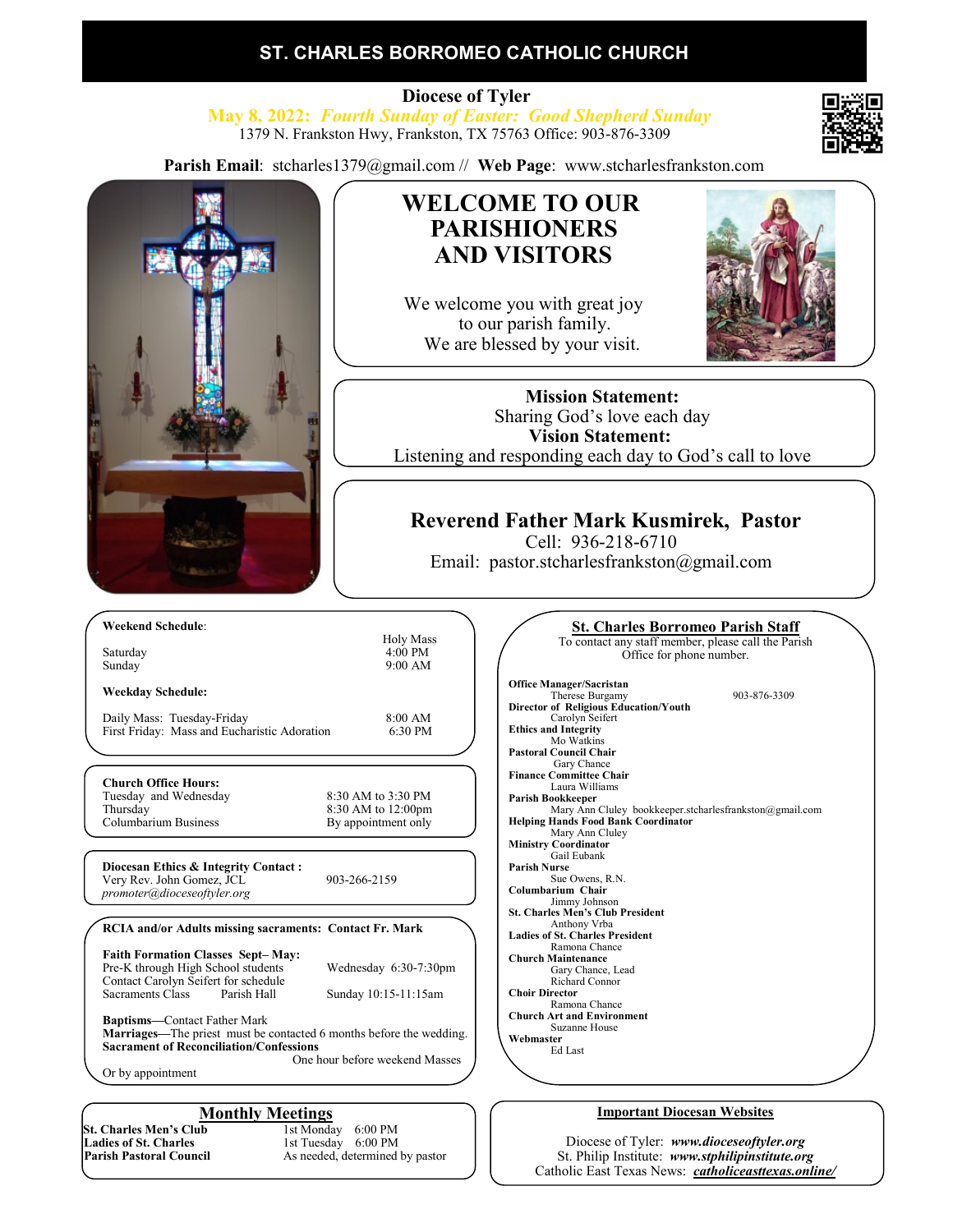

St. Charles Borromeo, pray for us!

# *PARISH AND DIOCESAN NEWS*



# A Very Blessed and Happy Mother's Day to all Mothers, Grandmothers, and Godmothers!

- We welcome to our parish this weekend the Most Rev. Joseph E. Strickland, the Bishop of the Diocese of Ty*ler.*
- Today's second collection is for the *Monastery of the Infant Jesus in Lufkin*. Please give generously.
- The Food Pantry will open this **Thursday, May 12**, from 8:30-10:30 am for anyone needing help with groceries.
- The work day at the East Texas Food Bank will be this **Friday, May 13**, from 9am-12pm.
- **May Crowning:** Honoring the first disciple of Jesus, the only person who knew him from his conception through ministry, His death, resurrection, and now with Him heaven, is a holy action. Thank you to all who participated and made the Crowning so memorable. Our Marian Garden is a precious location. Many thanks to all who, over the years, have made it so beautiful. Our Sisters of the Soil are a treasure to our parish.—*Fr. Mark*
- **LOSC News:** 1) The LOSC is sponsoring a Baby Bottle Fundraiser ~*A Little Change Changes Lives!* Pick up a bottle or envelope in the church foyer. Return before or on Father's Day. This benefits The Gabriel Project in the Diocese of Tyler.

 2) LOSC is sponsoring a retreat on *June 4, 2022* from 9:30-3:30, culminating with Mass at 4pm. "Lord, teach us to pray" is our theme. Deacon Trevor Wood will be presenting on prayer. A continental break fast and lunch will be served.

The Gabriel Project in the Diocese of Tyler is planning an Angel Volunteer Training Event open to every Parish in the Diocese. The training will take place on *Saturday, July 9* at the Cathedral of the Immaculate Conception in Tyler. The time is 8am-12:30pm. If you have a question, call Collette Dockery (the director of the Gabriel Project) at 903-399-4925.



Bruce and Joni Harbert thank everyone for all your prayers during Joni's recent eye surgery. The surgery went well and Joni is now at home on bed rest. They truly appreciate all your kindness and prayers!

## **ST. CHARLES BORROMEO FINANCES YOUR GIFTS ARE VERY IMPORTANT TO US Donations for April 26-May 2, 2022**

General Fund Collection………..…...\$ 5,398.00 Food Pantry ….. …………………….\$ 700.00

 **ONLINE GIVING OPTIONS: www.stcharlesfrankston.com** *or* **www.dioceseoftyler.org/offertory** *Online gifts will be deposited directly to our parish.*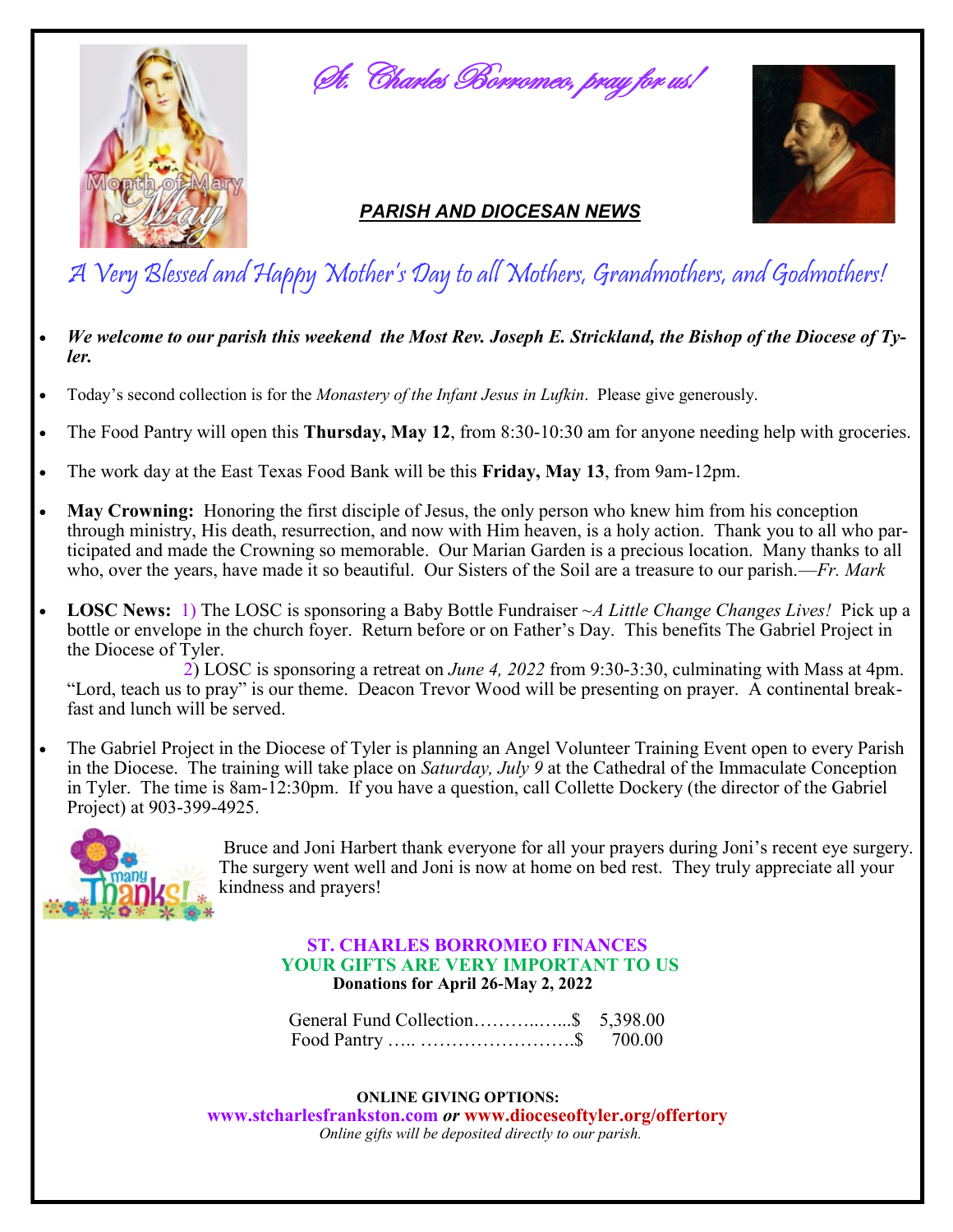| Saturday May 7 4:00 pm Pro Populo<br>Sunday May 8<br>Tuesday May 10<br>Wed | 9:00 am All Mothers, Living & Deceased<br>8:00 am Mary Tompkins by H Freeman<br>May 11 8:00 am Betty Gasch by H Freeman<br>Mass Dates are available. A small monetary offering is appropriate. We will be glad to send a card at no charge. |                                                | Thursday May 12 8:00 am +Harold LaRoux by M LaRoux<br>May 13 8:00 am Charlotte Sanders by LOSC<br>Fridav<br>Saturday May 14<br>4:00 pm<br>Sunday May 15 9:00 am Pro Populo | Stephen Parker by J & C Parker |
|----------------------------------------------------------------------------|---------------------------------------------------------------------------------------------------------------------------------------------------------------------------------------------------------------------------------------------|------------------------------------------------|----------------------------------------------------------------------------------------------------------------------------------------------------------------------------|--------------------------------|
| Mass Attendance for April 30-May 1:                                        |                                                                                                                                                                                                                                             | Saturday, 4pm: 55 Sunday, 9am: 84 (Total: 139) |                                                                                                                                                                            |                                |
|                                                                            |                                                                                                                                                                                                                                             |                                                |                                                                                                                                                                            |                                |
|                                                                            |                                                                                                                                                                                                                                             |                                                |                                                                                                                                                                            |                                |
|                                                                            | <b>Sanctuary Lights:</b> Dates are available: \$10 per week                                                                                                                                                                                 |                                                | <b>Flowers:</b> Dates are available: \$100 per week                                                                                                                        |                                |
|                                                                            | Please remember these friends and family members who are in need of prayers:                                                                                                                                                                |                                                |                                                                                                                                                                            |                                |
| <b>Olivia Cameron</b>                                                      | <b>Gary Chance</b>                                                                                                                                                                                                                          | Joni Harbert                                   | John Jimenez                                                                                                                                                               | <b>Mary Ann Jordan</b>         |
| <b>Scott Jurecka</b>                                                       | <b>Karen McCarten</b>                                                                                                                                                                                                                       | <b>Jimmy Nichols</b>                           | <b>David Taggart</b>                                                                                                                                                       | <b>Evelyn Weems</b>            |
| Jim Bryan                                                                  | <b>Albany Gifford</b>                                                                                                                                                                                                                       | Nathan Krasner                                 | Jeanne Labuda                                                                                                                                                              | Ann Maxwell                    |

*The Pope's Intention for May: For faith-filled young people. We pray for all young people, called to live life to the fullest; may they see in Mary's life the way to listen, the depth of discernment, the courage that faith generates, and the dedication to service.*

*May 9: Father Mark Kusmirek None this week May 13: Daniel Suarez*

*BIRTHDAYS: ANNIVERSARIES*: *Week of May 8-14:*

Prayer to St. Michael: St. Michael the Archangel, defend us in battle, be our protection against the wickedness and snares of the devil. May God rebuke him, we humbly pray; and do thou, O Prince of the heavenly host, by the power of God, Cast into hell Satan and all evil spirits who prowl about the world seeking the ruin of souls. Amen.



time.

*Take the Load Off Your Back*: If you are carrying hurts or pains around because you've either hurt or been hurt. Or perhaps the relationship with God has taken a back seat and needs help. The sacrament of Penance is a source of healing and forgiveness. Confessions are heard each Saturday and Sunday beginning one hour before mass and ending about 10 minutes before mass (that gives me time to get ready for mass). Also during the week please call me, 936-218-6710, so we can find a convenient

**East Texas Food Bank** will be holding mobile pantry distributions the 2nd Tuesday of each month. The distribution will take place at United Methodist Church of Frankston. We need volunteers to help pack groceries and load into cars. Volunteers are needed 9am to 12pm. For more information, contact Tabitha Johnson at mobilepantry@easttexasfoodbank.org. Also, take a flyer available in the church narthex.

## **MINISTRY SCHEDULE for May 14-15, 2022**

Please have someone take your place if you cannot be here.  *The Ministry Schedule is also available on our website and in the church narthex.*

*Lectors: Priscilla Hoffman Cher Emond Greeters: Barbara Theisen Joni Harbert Rosary: Sue Owens Charlotte Sanders Linens: May: Mary LaRoux*

### *Saturday, May 14: Sunday, May 15:*

 $Carolvn$  Seifert *Ushers: Barbara Theisen Jimmy Johnson; Anthony Vrba*

**PREVENT ABUSE:** If you know or suspect that a minor or vulnerable adult is currently being abused or is in danger, immediately report it to state/local law enforcement or the Texas Department of Family and Protective Services at (800) 252-5400 or [txabusehotline.org.](http://txabusehotline.org/)

The Diocese of Tyler is committed respecting the dignity of all persons and to helping anyone who may have been hurt or abused by a priest, deacon, religious, or anyone working in the name of the Church. Any current or past cases of abuse involving Church personnel should be reported to civil authorities and also to the victim assistance coordinator at (903) 266-2159 or [vac@dioceseoftyler.org.](mailto:vac@dioceseoftyler.org)